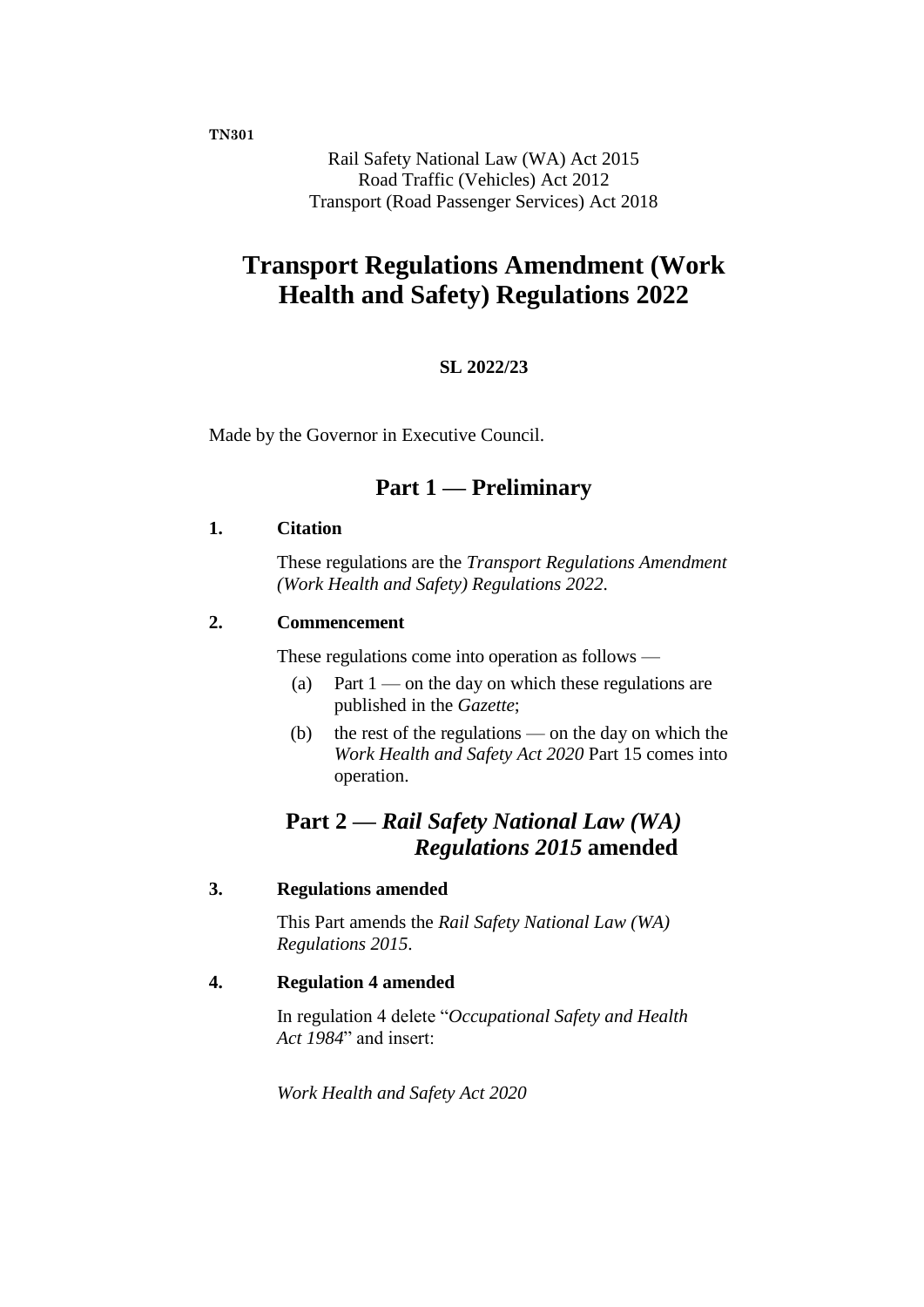## **Part 3 —** *Road Traffic (Vehicles) Regulations 2014* **amended**

### **5. Regulations amended**

This Part amends the *Road Traffic (Vehicles) Regulations 2014*.

### **6. Regulation 413 amended**

In regulation 413(a) delete "*Occupational Safety and Health Regulations 1996* to hold a high risk work licence as defined in regulation 6.1" and insert:

*Work Health and Safety (General) Regulations 2022* to hold a high risk work licence as defined in regulation 5

## **Part 4 —** *Transport (Road Passenger Services) Regulations 2020* **amended**

### **7. Regulations amended**

This Part amends the *Transport (Road Passenger Services) Regulations 2020*.

### **8. Regulation 143 amended**

(1) In regulation 143(1) delete the definition of *WorkSafe Commissioner* and insert:

> *WorkSafe Commissioner* means the person appointed under the *Work Health and Safety Act 2020* Schedule 1 Division 1.

(2) In regulation 143(2)(c) delete "*Occupational Safety and Health Act 1984*" and insert:

*Work Health and Safety Act 2020*